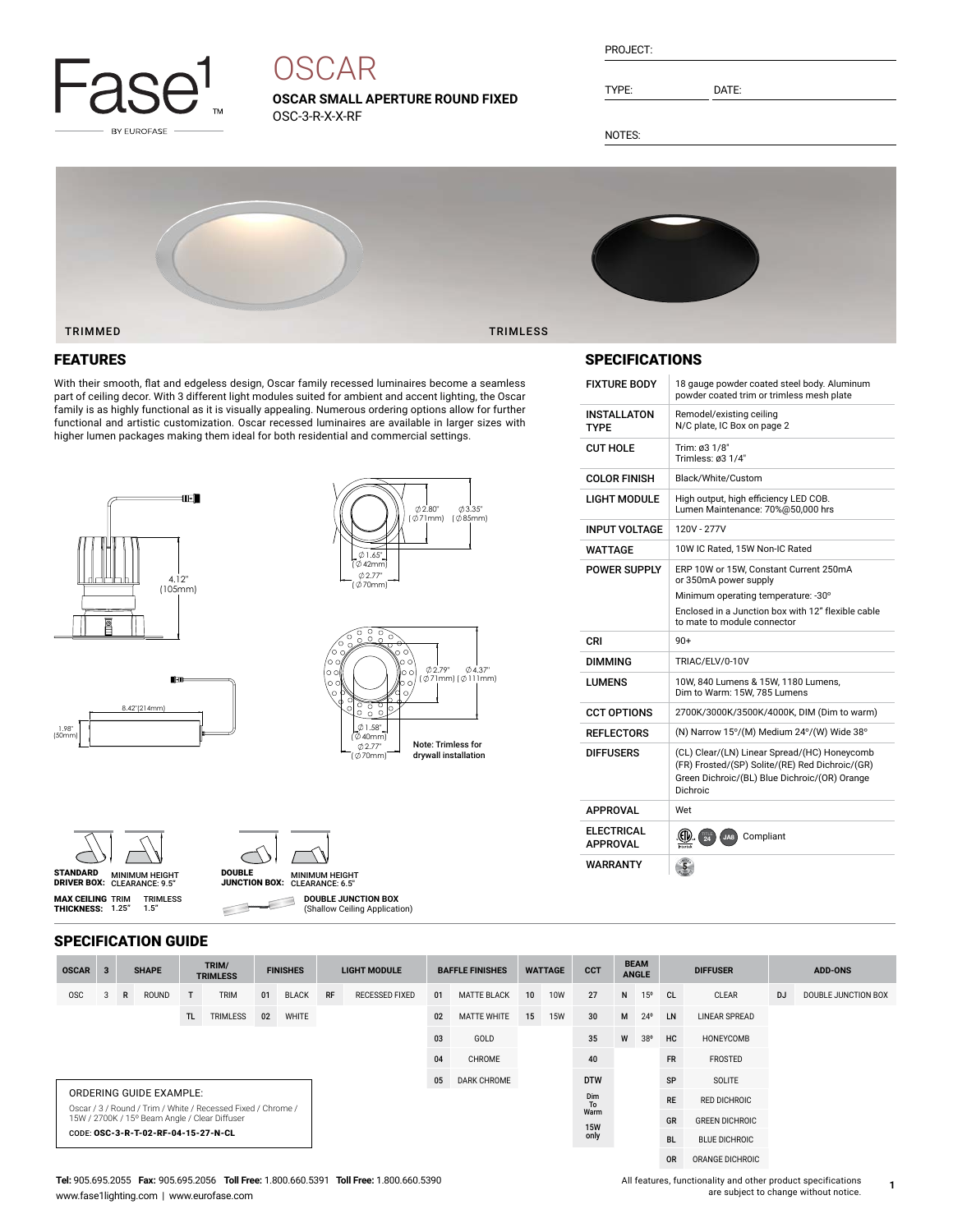

# OSCAR

**OSCAR SMALL APERTURE ROUND FIXED** OSC-3-R-X-X-RF

#### REFLECTOR OPTIONS **BAFFLE FINISHES**



#### DIFFUSER OPTIONS ADD-ONS

| Clear<br>Lens<br>CL) | Spread<br>Lens<br>(LN) | Linear Honeycomb Frosted<br>(HC) | Lens<br>(FR) | Solite<br>Lens<br>(SP) | Red<br>Dichroic<br>(RE) | Green<br>Dichroic<br>(GR) | Blue<br>Dichroic Dichroic<br>(BL) | Orange<br>(OR) |
|----------------------|------------------------|----------------------------------|--------------|------------------------|-------------------------|---------------------------|-----------------------------------|----------------|

#### NEW CONSTRUCTION PLATES + IC BOXES



#### DRIVERS

- Compatible with TRIAC (forward-phase or leading-edge) ELV (reverse-phase or trailing edge) and 0-10V dimmers.
- ESSxxxW models: TRIAC and ELV dimming only at 120 Vac
- ESSxxxW models: ELV dimming only at 230 Vac
- 90° C maximum case hot spot temperature
- Class 2 power supply
- Lifetime: 50,000 hours at 70° case hot spot temperature (some models have a higher lifetime)
- IP64-rated (IP66 for ESST) case with silicone-based potting
- Protections: Output open load, over-current and short-circuit (hiccup), and over-temperature with auto recovery.
- Conducted and radiated EMI: Compliant with FCC CFR Title 47 Part 15 Class B (120 Vac) and Class A (277 Vac), and EN55015 (CISPR 15) at 220, 230, and 240 Vac.
- Complies with ENERGY STAR®, DLC (DesignLight Consortium®) and CA Title 24 technical requirements
- Worldwide safety approvals





**(FR) DOUBLE JUNCTION BOX**

(Shallow Ceiling Application)